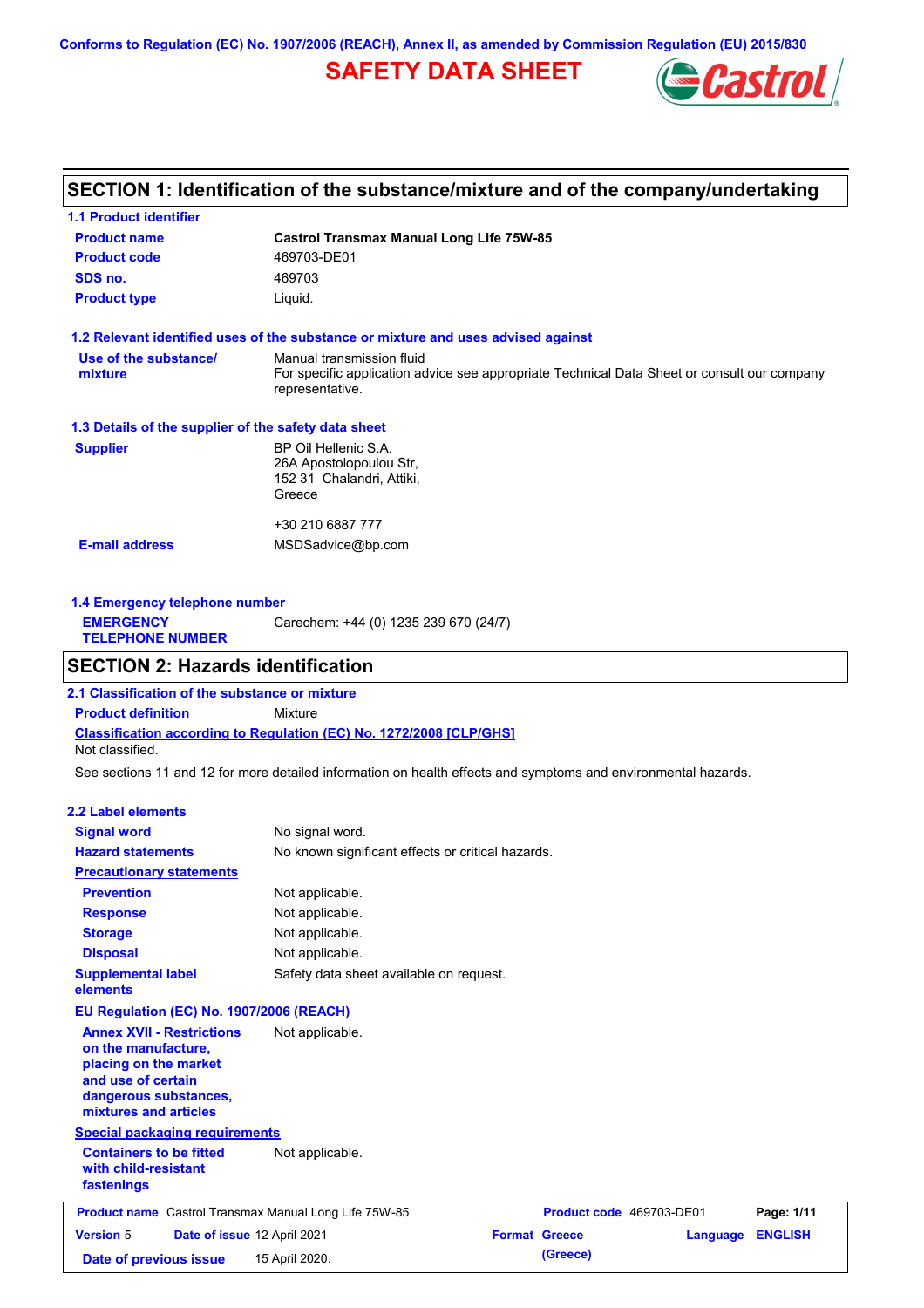## **SECTION 2: Hazards identification**

| <b>Tactile warning of danger</b>                                                                                         | Not applicable.                                                                                               |
|--------------------------------------------------------------------------------------------------------------------------|---------------------------------------------------------------------------------------------------------------|
| 2.3 Other hazards                                                                                                        |                                                                                                               |
| <b>Results of PBT and vPvB</b><br>assessment                                                                             | Product does not meet the criteria for PBT or vPvB according to Regulation (EC) No. 1907/2006,<br>Annex XIII. |
| <b>Product meets the criteria</b><br>for PBT or vPvB according<br>to Regulation (EC) No.<br><b>1907/2006, Annex XIII</b> | This mixture does not contain any substances that are assessed to be a PBT or a vPvB.                         |
| Other hazards which do<br>not result in classification                                                                   | Defatting to the skin.                                                                                        |

## **SECTION 3: Composition/information on ingredients**

## **3.2 Mixtures**

Mixture **Product definition**

Synthetic base stock. Proprietary performance additives.

| <b>Product/ingredient</b><br>name                             | <b>Identifiers</b>                                                                   | $\frac{9}{6}$ | <b>Regulation (EC) No.</b><br>1272/2008 [CLP] | <b>Type</b> |
|---------------------------------------------------------------|--------------------------------------------------------------------------------------|---------------|-----------------------------------------------|-------------|
| 1-Decene, homopolymer,<br>hydrogenated                        | REACH #: 01-2119486452-34<br>EC: 500-183-1<br>CAS: 68037-01-4                        | $≥25 - ≤50$   | Asp. Tox. 1, H304                             | $[1]$       |
| Dec-1-ene, trimers, hydrogenated                              | REACH #: 01-2119493949-12 ≥25 - ≤50<br>$EC: 500-393-3$<br>CAS: 157707-86-3           |               | Asp. Tox. 1, H304                             | $[1]$       |
| Dec-1-ene, dimers, hydrogenated                               | REACH #: 01-2119493069-28<br>$EC: 500-228-5$<br>CAS: 68649-11-6                      | ≥10 - ≤25     | Acute Tox. 4, H332<br>Asp. Tox. 1, H304       | $[1]$       |
| Distillates (petroleum), hydrotreated<br>heavy paraffinic     | REACH #: 01-2119484627-25<br>EC: 265-157-1<br>CAS: 64742-54-7<br>Index: 649-467-00-8 | ב≥            | Not classified.                               | $[2]$       |
| Distillates (petroleum), solvent-<br>dewaxed heavy paraffinic | REACH #: 01-2119471299-27<br>EC: 265-169-7<br>CAS: 64742-65-0<br>Index: 649-474-00-6 | ≲3            | Asp. Tox. 1, H304                             | [1] [2]     |

**See Section 16 for the full text of the H statements declared above.**

#### **Type**

[1] Substance classified with a health or environmental hazard

[2] Substance with a workplace exposure limit

[3] Substance meets the criteria for PBT according to Regulation (EC) No. 1907/2006, Annex XIII

[4] Substance meets the criteria for vPvB according to Regulation (EC) No. 1907/2006, Annex XIII

**Date of previous issue (Greece)** 15 April 2020.

[5] Substance of equivalent concern

[6] Additional disclosure due to company policy

Occupational exposure limits, if available, are listed in Section 8.

### **SECTION 4: First aid measures**

| 4.1 Description of first aid measures                                                                                                                                                                                                                  |                                                                                                                                                                                                                                                               |                                                                                                                                                                                                                                        |          |                |  |
|--------------------------------------------------------------------------------------------------------------------------------------------------------------------------------------------------------------------------------------------------------|---------------------------------------------------------------------------------------------------------------------------------------------------------------------------------------------------------------------------------------------------------------|----------------------------------------------------------------------------------------------------------------------------------------------------------------------------------------------------------------------------------------|----------|----------------|--|
| In case of contact, immediately flush eyes with plenty of water for at least 15 minutes. Eyelids<br>Eye contact<br>should be held away from the eyeball to ensure thorough rinsing. Check for and remove any<br>contact lenses. Get medical attention. |                                                                                                                                                                                                                                                               |                                                                                                                                                                                                                                        |          |                |  |
| <b>Skin contact</b>                                                                                                                                                                                                                                    |                                                                                                                                                                                                                                                               | Wash skin thoroughly with soap and water or use recognised skin cleanser. Remove<br>contaminated clothing and shoes. Wash clothing before reuse. Clean shoes thoroughly before<br>reuse. Get medical attention if irritation develops. |          |                |  |
| <b>Inhalation</b>                                                                                                                                                                                                                                      | $\mathbf{F}$ inhaled, remove to fresh air. In case of inhalation of decomposition products in a fire,<br>symptoms may be delayed. The exposed person may need to be kept under medical<br>surveillance for 48 hours. Get medical attention if symptoms occur. |                                                                                                                                                                                                                                        |          |                |  |
| <b>Ingestion</b>                                                                                                                                                                                                                                       | symptoms occur.                                                                                                                                                                                                                                               | Do not induce vomiting unless directed to do so by medical personnel. Get medical attention if                                                                                                                                         |          |                |  |
| <b>Protection of first-aiders</b>                                                                                                                                                                                                                      |                                                                                                                                                                                                                                                               | No action shall be taken involving any personal risk or without suitable training.                                                                                                                                                     |          |                |  |
| <b>Product name</b> Castrol Transmax Manual Long Life 75W-85                                                                                                                                                                                           |                                                                                                                                                                                                                                                               | <b>Product code</b> 469703-DE01                                                                                                                                                                                                        |          | Page: 2/11     |  |
| <b>Version 5</b><br>Date of issue 12 April 2021                                                                                                                                                                                                        |                                                                                                                                                                                                                                                               | <b>Format Greece</b>                                                                                                                                                                                                                   | Language | <b>ENGLISH</b> |  |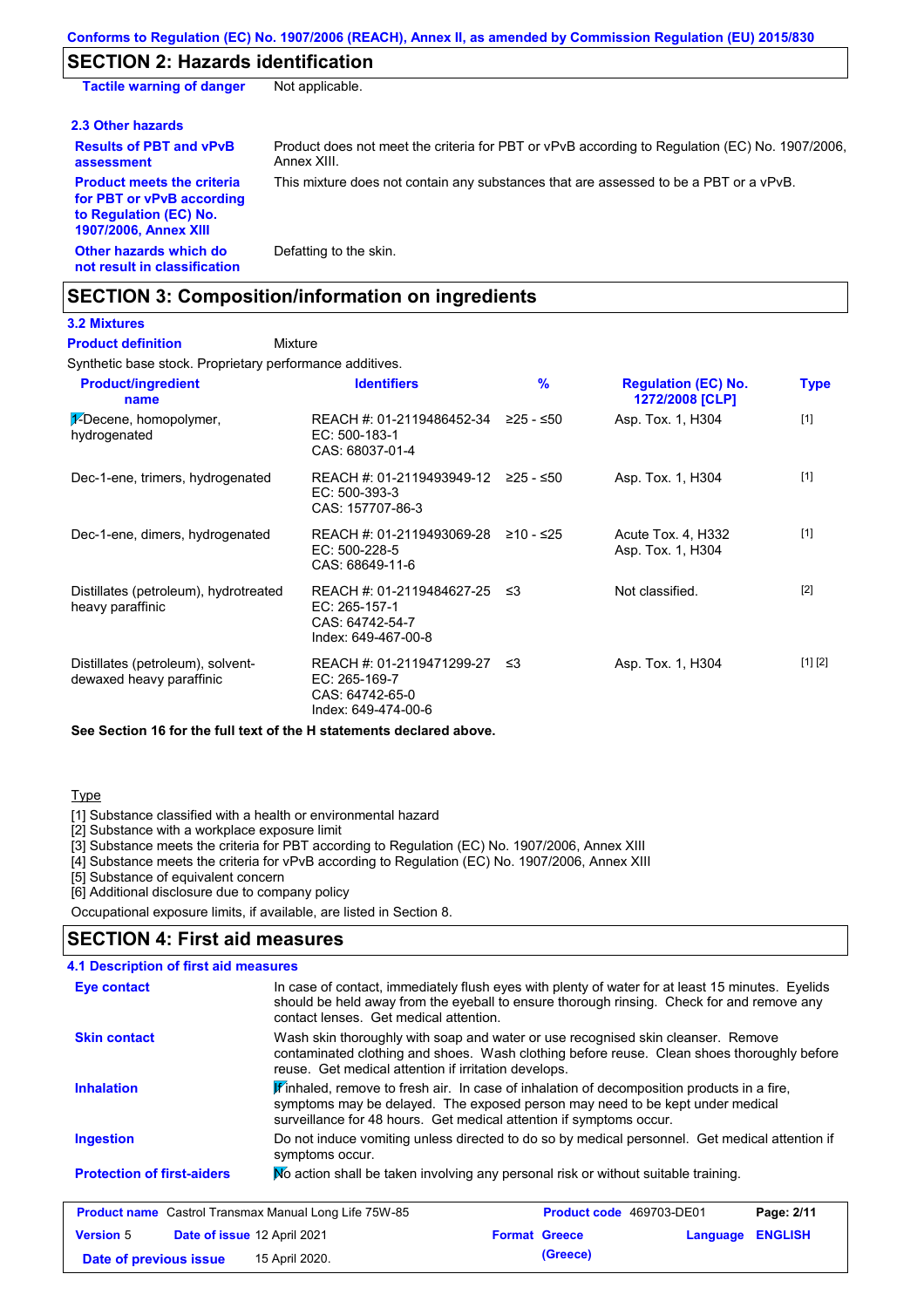## **SECTION 4: First aid measures**

#### **4.2 Most important symptoms and effects, both acute and delayed**

See Section 11 for more detailed information on health effects and symptoms.

| <b>Potential acute health effects</b> |                                                                                                                            |
|---------------------------------------|----------------------------------------------------------------------------------------------------------------------------|
| <b>Inhalation</b>                     | <b>Exposure to decomposition products may cause a health hazard. Serious effects may be</b><br>delayed following exposure. |
| <b>Ingestion</b>                      | No known significant effects or critical hazards.                                                                          |
| <b>Skin contact</b>                   | Defatting to the skin. May cause skin dryness and irritation.                                                              |
| Eye contact                           | No known significant effects or critical hazards.                                                                          |
|                                       | Delayed and immediate effects as well as chronic effects from short and long-term exposure                                 |
| <b>Inhalation</b>                     | Overexposure to the inhalation of airborne droplets or aerosols may cause irritation of the<br>respiratory tract.          |
| <b>Ingestion</b>                      | Ingestion of large quantities may cause nausea and diarrhoea.                                                              |
| <b>Skin contact</b>                   | Prolonged or repeated contact can defat the skin and lead to irritation and/or dermatitis.                                 |
| Eye contact                           | Potential risk of transient stinging or redness if accidental eye contact occurs.                                          |
|                                       |                                                                                                                            |

#### **4.3 Indication of any immediate medical attention and special treatment needed**

**Notes to physician Theatment should in general be symptomatic and directed to relieving any effects.** In case of inhalation of decomposition products in a fire, symptoms may be delayed. The exposed person may need to be kept under medical surveillance for 48 hours.

## **SECTION 5: Firefighting measures**

| 5.1 Extinguishing media                                                                                                                                                                                                                                                                                                                                                                                                       |                                                                                                                                                                                                |  |  |
|-------------------------------------------------------------------------------------------------------------------------------------------------------------------------------------------------------------------------------------------------------------------------------------------------------------------------------------------------------------------------------------------------------------------------------|------------------------------------------------------------------------------------------------------------------------------------------------------------------------------------------------|--|--|
| <b>Suitable extinguishing</b><br>media                                                                                                                                                                                                                                                                                                                                                                                        | In case of fire, use foam, dry chemical or carbon dioxide extinguisher or spray.                                                                                                               |  |  |
| <b>Unsuitable extinguishing</b><br>media                                                                                                                                                                                                                                                                                                                                                                                      | Do not use water jet. The use of a water jet may cause the fire to spread by splashing the<br>burning product.                                                                                 |  |  |
| 5.2 Special hazards arising from the substance or mixture                                                                                                                                                                                                                                                                                                                                                                     |                                                                                                                                                                                                |  |  |
| <b>Hazards from the</b><br>In a fire or if heated, a pressure increase will occur and the container may burst.<br>substance or mixture                                                                                                                                                                                                                                                                                        |                                                                                                                                                                                                |  |  |
| Combustion products may include the following:<br><b>Hazardous combustion</b><br>carbon oxides $(CO, CO2)$ (carbon monoxide, carbon dioxide)<br>products<br>nitrogen oxides (NO, $NO2$ etc.)                                                                                                                                                                                                                                  |                                                                                                                                                                                                |  |  |
| 5.3 Advice for firefighters                                                                                                                                                                                                                                                                                                                                                                                                   |                                                                                                                                                                                                |  |  |
| <b>Special precautions for</b><br>fire-fighters                                                                                                                                                                                                                                                                                                                                                                               | No action shall be taken involving any personal risk or without suitable training. Promptly<br>isolate the scene by removing all persons from the vicinity of the incident if there is a fire. |  |  |
| Fire-fighters should wear appropriate protective equipment and self-contained breathing<br><b>Special protective</b><br>apparatus (SCBA) with a full face-piece operated in positive pressure mode. Clothing for fire-<br>equipment for fire-fighters<br>fighters (including helmets, protective boots and gloves) conforming to European standard EN<br>469 will provide a basic level of protection for chemical incidents. |                                                                                                                                                                                                |  |  |

### **SECTION 6: Accidental release measures**

|                                                           | 6.1 Personal precautions, protective equipment and emergency procedures                                                                                                                                                                                                                                                             |  |  |
|-----------------------------------------------------------|-------------------------------------------------------------------------------------------------------------------------------------------------------------------------------------------------------------------------------------------------------------------------------------------------------------------------------------|--|--|
| For non-emergency<br>personnel                            | No action shall be taken involving any personal risk or without suitable training. Evacuate<br>surrounding areas. Keep unnecessary and unprotected personnel from entering. Do not touch<br>or walk through spilt material. Floors may be slippery; use care to avoid falling. Put on<br>appropriate personal protective equipment. |  |  |
| For emergency responders                                  | <b>P</b> specialised clothing is required to deal with the spillage, take note of any information in<br>Section 8 on suitable and unsuitable materials. See also the information in "For non-<br>emergency personnel".                                                                                                              |  |  |
| <b>6.2 Environmental</b><br>precautions                   | Avoid dispersal of spilt material and runoff and contact with soil, waterways, drains and sewers.<br>Inform the relevant authorities if the product has caused environmental pollution (sewers,<br>waterways, soil or air).                                                                                                         |  |  |
| 6.3 Methods and material for containment and cleaning up  |                                                                                                                                                                                                                                                                                                                                     |  |  |
| <b>Small spill</b>                                        | Stop leak if without risk. Move containers from spill area. Absorb with an inert material and<br>place in an appropriate waste disposal container. Dispose of via a licensed waste disposal<br>contractor.                                                                                                                          |  |  |
| Busilist nome. Control Transmout Monitor Line Life 7FM OF | <b>Best 8144</b><br>Busilist sails, 100700 BE01                                                                                                                                                                                                                                                                                     |  |  |

|                        | <b>Product name</b> Castrol Transmax Manual Long Life 75W-85 | Product code 469703-DE01 |                  | Page: 3/11 |
|------------------------|--------------------------------------------------------------|--------------------------|------------------|------------|
| <b>Version 5</b>       | <b>Date of issue 12 April 2021</b>                           | <b>Format Greece</b>     | Language ENGLISH |            |
| Date of previous issue | 15 April 2020.                                               | (Greece)                 |                  |            |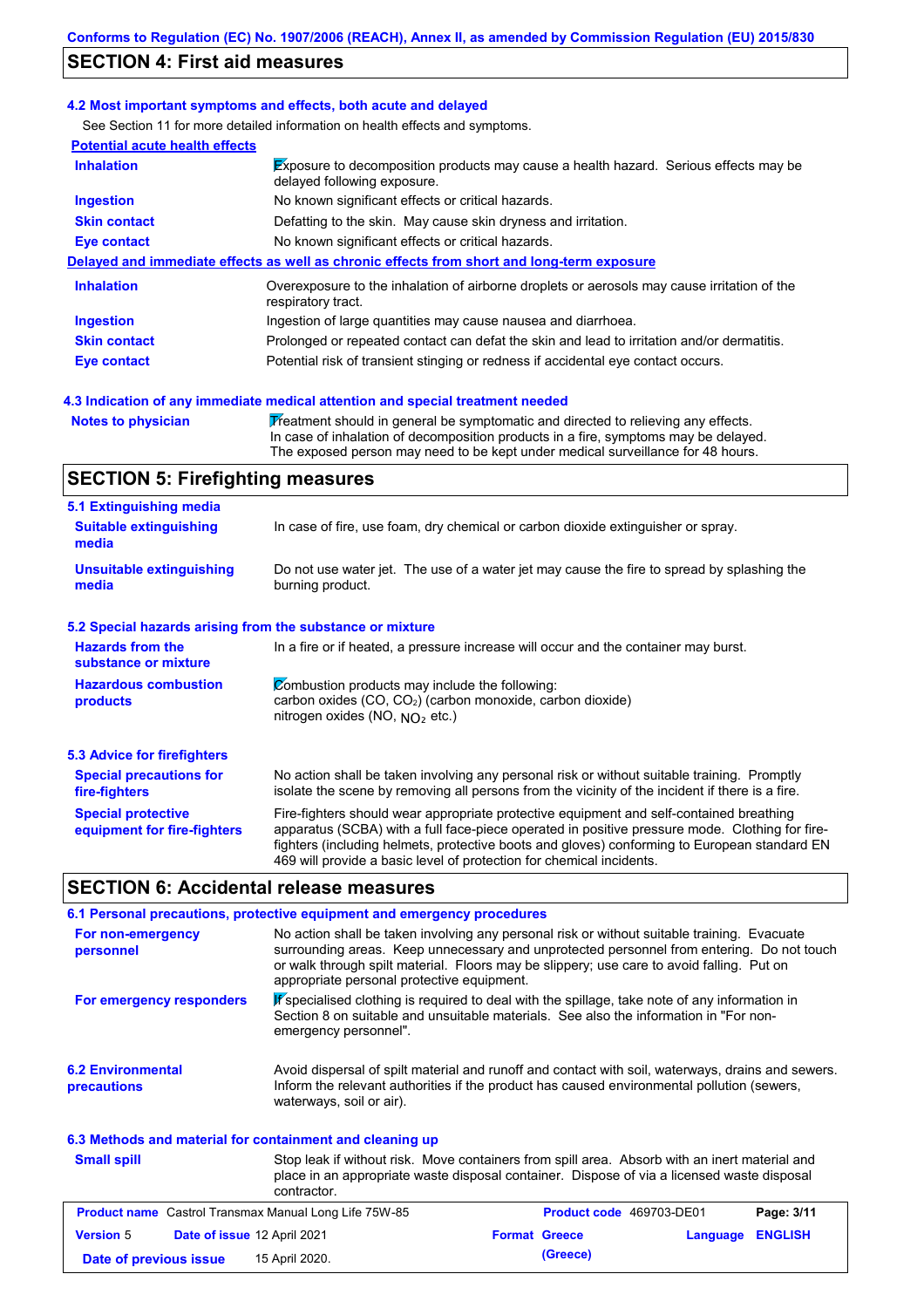## **SECTION 6: Accidental release measures**

| Large spill                               | Stop leak if without risk. Move containers from spill area. Prevent entry into sewers, water<br>courses, basements or confined areas. Contain and collect spillage with non-combustible,<br>absorbent material e.g. sand, earth, vermiculite or diatomaceous earth and place in container<br>for disposal according to local regulations. Dispose of via a licensed waste disposal contractor. |
|-------------------------------------------|------------------------------------------------------------------------------------------------------------------------------------------------------------------------------------------------------------------------------------------------------------------------------------------------------------------------------------------------------------------------------------------------|
| 6.4 Reference to other<br><b>sections</b> | See Section 1 for emergency contact information.<br>See Section 5 for firefighting measures.<br>See Section 8 for information on appropriate personal protective equipment.<br>See Section 12 for environmental precautions.<br>See Section 13 for additional waste treatment information.                                                                                                     |

## **SECTION 7: Handling and storage**

| 7.1 Precautions for safe handling                                                    |                                                                                                                                                                                                                                                                                                                                                                                                                                                                                          |  |  |  |
|--------------------------------------------------------------------------------------|------------------------------------------------------------------------------------------------------------------------------------------------------------------------------------------------------------------------------------------------------------------------------------------------------------------------------------------------------------------------------------------------------------------------------------------------------------------------------------------|--|--|--|
| <b>Protective measures</b><br>Put on appropriate personal protective equipment.      |                                                                                                                                                                                                                                                                                                                                                                                                                                                                                          |  |  |  |
| <b>Advice on general</b><br>occupational hygiene                                     | Eating, drinking and smoking should be prohibited in areas where this material is handled.<br>stored and processed. Wash thoroughly after handling. Remove contaminated clothing and<br>protective equipment before entering eating areas. See also Section 8 for additional<br>information on hygiene measures.                                                                                                                                                                         |  |  |  |
| <b>7.2 Conditions for safe</b><br>storage, including any<br><i>incompatibilities</i> | Store in accordance with local requiations. Store in a dry, cool and well-ventilated area, away<br>from incompatible materials (see Section 10). Keep away from heat and direct sunlight. Keep<br>container tightly closed and sealed until ready for use. Containers that have been opened must<br>be carefully resealed and kept upright to prevent leakage. Store and use only in equipment/<br>containers designed for use with this product. Do not store in unlabelled containers. |  |  |  |
| <b>Not suitable</b>                                                                  | Prolonged exposure to elevated temperature.                                                                                                                                                                                                                                                                                                                                                                                                                                              |  |  |  |
| 7.3 Specific end use(s)                                                              |                                                                                                                                                                                                                                                                                                                                                                                                                                                                                          |  |  |  |
| <b>Recommendations</b>                                                               | See section 1.2 and Exposure scenarios in annex, if applicable.                                                                                                                                                                                                                                                                                                                                                                                                                          |  |  |  |

### **SECTION 8: Exposure controls/personal protection**

#### **8.1 Control parameters**

**Occupational exposure limits**

| <b>Product/ingredient name</b>                               |  | <b>Exposure limit values</b>                                                                                                                                                                                                                         |  |  |
|--------------------------------------------------------------|--|------------------------------------------------------------------------------------------------------------------------------------------------------------------------------------------------------------------------------------------------------|--|--|
| Distillates (petroleum), hydrotreated heavy paraffinic       |  | Ministry of Labour and Social Affairs (Greece).<br>TWA: 5 mg/m <sup>3</sup> 8 hours. Issued/Revised: 5/1999 Form: mist                                                                                                                               |  |  |
| Distillates (petroleum), solvent-dewaxed heavy<br>paraffinic |  | Ministry of Labour and Social Affairs (Greece).                                                                                                                                                                                                      |  |  |
|                                                              |  | TWA: 5 mg/m <sup>3</sup> 8 hours. Issued/Revised: 5/1999 Form: mist                                                                                                                                                                                  |  |  |
| guidance only.                                               |  | Whilst specific OELs for certain components may be shown in this section, other components may be present in any mist,<br>vapour or dust produced. Therefore, the specific OELs may not be applicable to the product as a whole and are provided for |  |  |
| <b>Recommended monitoring</b><br>procedures                  |  | If this product contains ingredients with exposure limits, personal, workplace atmosphere or<br>biological monitoring may be required to determine the effectiveness of the ventilation or other                                                     |  |  |

monitoring may be required to determine the effectiveness of the ventilation or other control measures and/or the necessity to use respiratory protective equipment. Reference should be made to monitoring standards, such as the following: European Standard EN 689 (Workplace atmospheres - Guidance for the assessment of exposure by inhalation to chemical agents for comparison with limit values and measurement strategy) European Standard EN 14042 (Workplace atmospheres - Guide for the application and use of procedures for the assessment of exposure to chemical and biological agents) European Standard EN 482 (Workplace atmospheres - General requirements for the performance of procedures for the measurement of chemical agents) Reference to national guidance documents for methods for the determination of hazardous substances will also be required.

#### **Derived No Effect Level**

No DNELs/DMELs available.

#### **Predicted No Effect Concentration**

No PNECs available

#### **8.2 Exposure controls**

|                        | <b>Product name</b> Castrol Transmax Manual Long Life 75W-85 | <b>Product code</b> 469703-DE01 |                         | Page: 4/11 |
|------------------------|--------------------------------------------------------------|---------------------------------|-------------------------|------------|
| <b>Version 5</b>       | Date of issue 12 April 2021                                  | <b>Format Greece</b>            | <b>Language ENGLISH</b> |            |
| Date of previous issue | 15 April 2020.                                               | (Greece)                        |                         |            |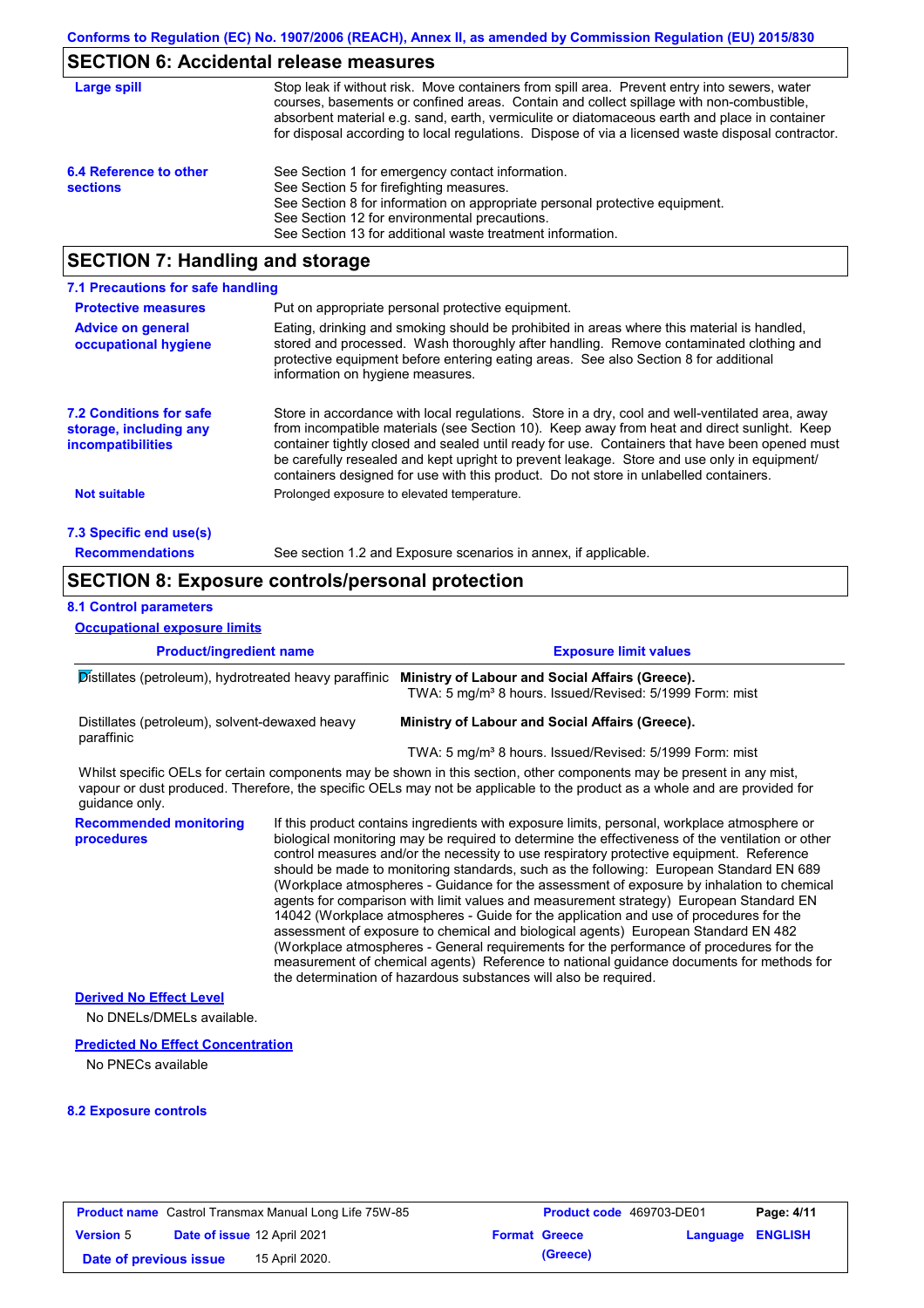# **SECTION 8: Exposure controls/personal protection**

| <b>Appropriate engineering</b>        | Provide exhaust ventilation or other engineering controls to keep the relevant airborne           |
|---------------------------------------|---------------------------------------------------------------------------------------------------|
| controls                              | concentrations below their respective occupational exposure limits.                               |
|                                       | All activities involving chemicals should be assessed for their risks to health, to ensure        |
|                                       | exposures are adequately controlled. Personal protective equipment should only be considered      |
|                                       | after other forms of control measures (e.g. engineering controls) have been suitably evaluated.   |
|                                       | Personal protective equipment should conform to appropriate standards, be suitable for use, be    |
|                                       | kept in good condition and properly maintained.                                                   |
|                                       | Your supplier of personal protective equipment should be consulted for advice on selection and    |
|                                       | appropriate standards. For further information contact your national organisation for standards.  |
|                                       | The final choice of protective equipment will depend upon a risk assessment. It is important to   |
|                                       | ensure that all items of personal protective equipment are compatible.                            |
| <b>Individual protection measures</b> |                                                                                                   |
|                                       |                                                                                                   |
| <b>Hygiene measures</b>               | Wash hands, forearms and face thoroughly after handling chemical products, before eating,         |
|                                       | smoking and using the lavatory and at the end of the working period. Ensure that eyewash          |
|                                       | stations and safety showers are close to the workstation location.                                |
| <b>Respiratory protection</b>         | In case of insufficient ventilation, wear suitable respiratory equipment.                         |
|                                       | The correct choice of respiratory protection depends upon the chemicals being handled, the        |
|                                       | conditions of work and use, and the condition of the respiratory equipment. Safety procedures     |
|                                       |                                                                                                   |
|                                       | should be developed for each intended application. Respiratory protection equipment should        |
|                                       | therefore be chosen in consultation with the supplier/manufacturer and with a full assessment     |
|                                       | of the working conditions.                                                                        |
| <b>Eye/face protection</b>            | Safety glasses with side shields.                                                                 |
| <b>Skin protection</b>                |                                                                                                   |
| <b>Hand protection</b>                | <b>General Information:</b>                                                                       |
|                                       |                                                                                                   |
|                                       | Because specific work environments and material handling practices vary, safety procedures        |
|                                       | should be developed for each intended application. The correct choice of protective gloves        |
|                                       | depends upon the chemicals being handled, and the conditions of work and use. Most gloves         |
|                                       | provide protection for only a limited time before they must be discarded and replaced (even the   |
|                                       | best chemically resistant gloves will break down after repeated chemical exposures).              |
|                                       |                                                                                                   |
|                                       | Gloves should be chosen in consultation with the supplier / manufacturer and taking account of    |
|                                       | a full assessment of the working conditions.                                                      |
|                                       |                                                                                                   |
|                                       | Recommended: Nitrile gloves.                                                                      |
|                                       | <b>Breakthrough time:</b>                                                                         |
|                                       |                                                                                                   |
|                                       | Breakthrough time data are generated by glove manufacturers under laboratory test conditions      |
|                                       | and represent how long a glove can be expected to provide effective permeation resistance. It     |
|                                       | is important when following breakthrough time recommendations that actual workplace               |
|                                       | conditions are taken into account. Always consult with your glove supplier for up-to-date         |
|                                       |                                                                                                   |
|                                       | technical information on breakthrough times for the recommended glove type.                       |
|                                       | Our recommendations on the selection of gloves are as follows:                                    |
|                                       | Continuous contact:                                                                               |
|                                       |                                                                                                   |
|                                       | Gloves with a minimum breakthrough time of 240 minutes, or >480 minutes if suitable gloves        |
|                                       | can be obtained.                                                                                  |
|                                       | If suitable gloves are not available to offer that level of protection, gloves with shorter       |
|                                       | breakthrough times may be acceptable as long as appropriate glove maintenance and                 |
|                                       | replacement regimes are determined and adhered to.                                                |
|                                       |                                                                                                   |
|                                       | Short-term / splash protection:                                                                   |
|                                       |                                                                                                   |
|                                       | Recommended breakthrough times as above.                                                          |
|                                       | It is recognised that for short-term, transient exposures, gloves with shorter breakthrough times |
|                                       | may commonly be used. Therefore, appropriate maintenance and replacement regimes must             |
|                                       | be determined and rigorously followed.                                                            |
|                                       |                                                                                                   |
|                                       | <b>Glove Thickness:</b>                                                                           |
|                                       | For general applications, we recommend gloves with a thickness typically greater than 0.35 mm.    |
|                                       | It should be emphasised that glove thickness is not necessarily a good predictor of glove         |
|                                       | resistance to a specific chemical, as the permeation efficiency of the glove will be dependent    |
|                                       |                                                                                                   |
|                                       | on the exact composition of the glove material. Therefore, glove selection should also be based   |
|                                       | on consideration of the task requirements and knowledge of breakthrough times.                    |
|                                       | Glove thickness may also vary depending on the glove manufacturer, the glove type and the         |
|                                       | glove model. Therefore, the manufacturers' technical data should always be taken into account     |
|                                       | to ensure selection of the most appropriate glove for the task.                                   |
|                                       |                                                                                                   |

|                        |                                    | <b>Product name</b> Castrol Transmax Manual Long Life 75W-85 | Product code 469703-DE01 |                  | Page: 5/11 |
|------------------------|------------------------------------|--------------------------------------------------------------|--------------------------|------------------|------------|
| <b>Version 5</b>       | <b>Date of issue 12 April 2021</b> |                                                              | <b>Format Greece</b>     | Language ENGLISH |            |
| Date of previous issue |                                    | 15 April 2020.                                               | (Greece)                 |                  |            |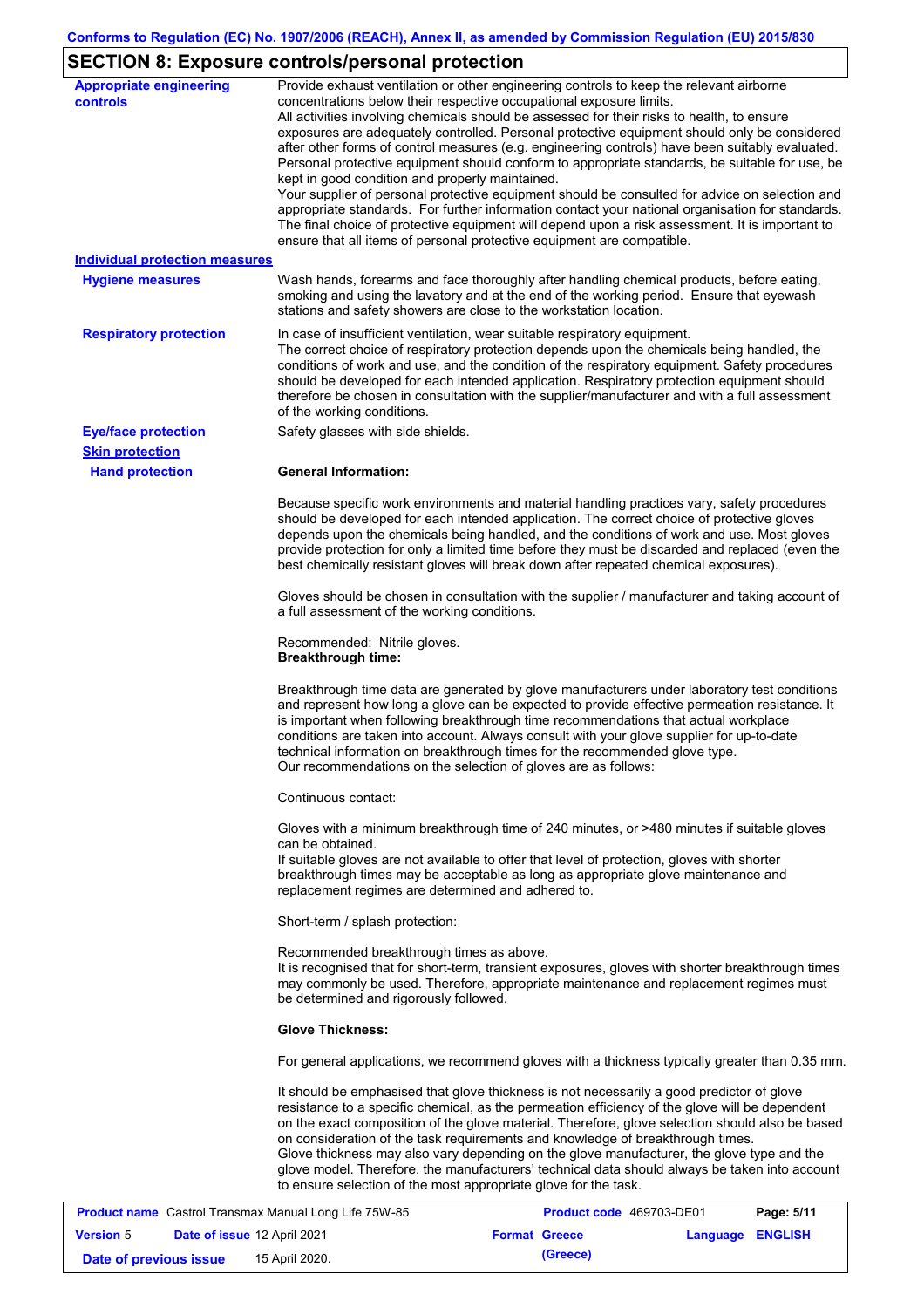# **SECTION 8: Exposure controls/personal protection**

|                                           | Note: Depending on the activity being conducted, gloves of varying thickness may be required<br>for specific tasks. For example:                                                                                                                                                                                                                                                                                                                                                                                                                                                                                                                                                      |
|-------------------------------------------|---------------------------------------------------------------------------------------------------------------------------------------------------------------------------------------------------------------------------------------------------------------------------------------------------------------------------------------------------------------------------------------------------------------------------------------------------------------------------------------------------------------------------------------------------------------------------------------------------------------------------------------------------------------------------------------|
|                                           | • Thinner gloves (down to 0.1 mm or less) may be required where a high degree of manual<br>dexterity is needed. However, these gloves are only likely to give short duration protection and<br>would normally be just for single use applications, then disposed of.                                                                                                                                                                                                                                                                                                                                                                                                                  |
|                                           | • Thicker gloves (up to 3 mm or more) may be required where there is a mechanical (as well<br>as a chemical) risk i.e. where there is abrasion or puncture potential.                                                                                                                                                                                                                                                                                                                                                                                                                                                                                                                 |
| <b>Skin and body</b>                      | Use of protective clothing is good industrial practice.<br>Personal protective equipment for the body should be selected based on the task being<br>performed and the risks involved and should be approved by a specialist before handling this<br>product.<br>Cotton or polyester/cotton overalls will only provide protection against light superficial<br>contamination that will not soak through to the skin. Overalls should be laundered on a regular<br>basis. When the risk of skin exposure is high (e.g. when cleaning up spillages or if there is a<br>risk of splashing) then chemical resistant aprons and/or impervious chemical suits and boots<br>will be required. |
| <b>Refer to standards:</b>                | Respiratory protection: EN 529<br>Gloves: EN 420, EN 374<br>Eye protection: EN 166<br>Filtering half-mask: EN 149<br>Filtering half-mask with valve: EN 405<br>Half-mask: EN 140 plus filter<br>Full-face mask: EN 136 plus filter<br>Particulate filters: EN 143<br>Gas/combined filters: EN 14387                                                                                                                                                                                                                                                                                                                                                                                   |
| <b>Environmental exposure</b><br>controls | Emissions from ventilation or work process equipment should be checked to ensure they<br>comply with the requirements of environmental protection legislation. In some cases, fume<br>scrubbers, filters or engineering modifications to the process equipment will be necessary to<br>reduce emissions to acceptable levels.                                                                                                                                                                                                                                                                                                                                                         |

# **SECTION 9: Physical and chemical properties**

| 9.1 Information on basic physical and chemical properties |                                                                                                                             |                      |                          |                |
|-----------------------------------------------------------|-----------------------------------------------------------------------------------------------------------------------------|----------------------|--------------------------|----------------|
| <b>Appearance</b>                                         |                                                                                                                             |                      |                          |                |
| <b>Physical state</b>                                     | Liquid.                                                                                                                     |                      |                          |                |
| <b>Colour</b>                                             | Brown.                                                                                                                      |                      |                          |                |
| <b>Odour</b>                                              | Not available.                                                                                                              |                      |                          |                |
| <b>Odour threshold</b>                                    | Not available.                                                                                                              |                      |                          |                |
| pH                                                        | Not applicable.                                                                                                             |                      |                          |                |
| <b>Melting point/freezing point</b>                       | Not available.                                                                                                              |                      |                          |                |
| Initial boiling point and boiling<br>range                | Not available.                                                                                                              |                      |                          |                |
| <b>Pour point</b>                                         | $-60 °C$                                                                                                                    |                      |                          |                |
| <b>Flash point</b>                                        | Open cup: >200°C (>392°F) [Cleveland.]                                                                                      |                      |                          |                |
| <b>Evaporation rate</b>                                   | Not available.                                                                                                              |                      |                          |                |
| <b>Flammability (solid, gas)</b>                          | Not available.                                                                                                              |                      |                          |                |
| <b>Upper/lower flammability or</b><br>explosive limits    | Not available.                                                                                                              |                      |                          |                |
| <b>Vapour pressure</b>                                    | Not available.                                                                                                              |                      |                          |                |
| <b>Vapour density</b>                                     | Not available.                                                                                                              |                      |                          |                |
| <b>Relative density</b>                                   | Not available.                                                                                                              |                      |                          |                |
| <b>Density</b>                                            | <1000 kg/m <sup>3</sup> (<1 g/cm <sup>3</sup> ) at 15 <sup>°</sup> C                                                        |                      |                          |                |
| <b>Solubility(ies)</b>                                    | insoluble in water.                                                                                                         |                      |                          |                |
| <b>Partition coefficient: n-octanol/</b><br>water         | >3                                                                                                                          |                      |                          |                |
| <b>Auto-ignition temperature</b>                          | Not available.                                                                                                              |                      |                          |                |
| <b>Decomposition temperature</b>                          | Not available.                                                                                                              |                      |                          |                |
| <b>Viscosity</b>                                          | Kinematic: 64.6 mm <sup>2</sup> /s (64.6 cSt) at 40°C<br>Kinematic: 11.5 to 12 mm <sup>2</sup> /s (11.5 to 12 cSt) at 100°C |                      |                          |                |
| <b>Explosive properties</b>                               | Not available.                                                                                                              |                      |                          |                |
| Product name Castrol Transmax Manual Long Life 75W-85     |                                                                                                                             |                      | Product code 469703-DE01 | Page: 6/11     |
| <b>Version 5</b><br>Date of issue 12 April 2021           |                                                                                                                             | <b>Format Greece</b> | Language                 | <b>ENGLISH</b> |
| Date of previous issue                                    | 15 April 2020.                                                                                                              | (Greece)             |                          |                |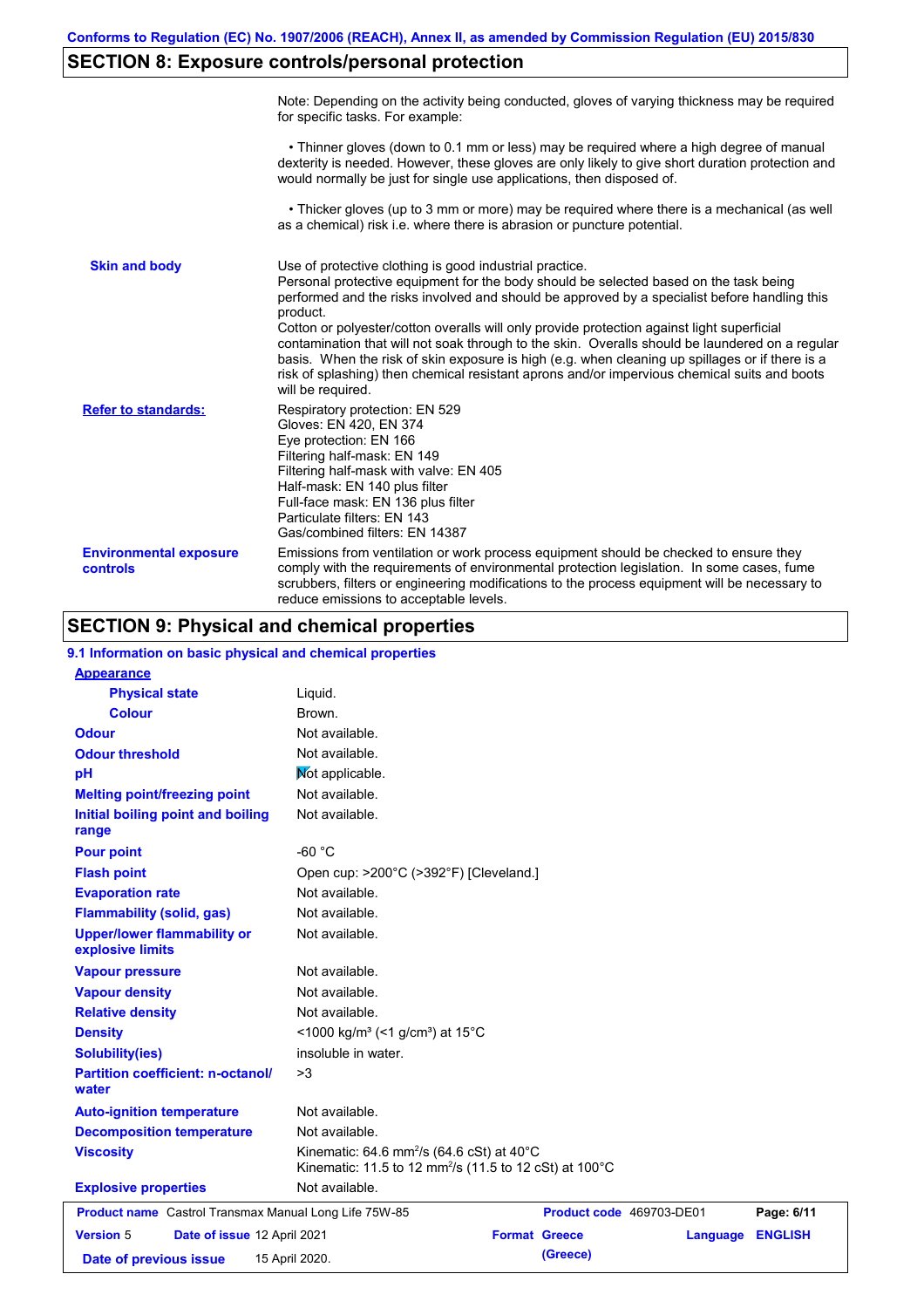## **SECTION 9: Physical and chemical properties**

**Oxidising properties** Not available.

#### **9.2 Other information**

No additional information.

| <b>SECTION 10: Stability and reactivity</b>       |                                                                                                                                                                         |  |
|---------------------------------------------------|-------------------------------------------------------------------------------------------------------------------------------------------------------------------------|--|
| <b>10.1 Reactivity</b>                            | No specific test data available for this product. Refer to Conditions to avoid and Incompatible<br>materials for additional information.                                |  |
| <b>10.2 Chemical stability</b>                    | The product is stable.                                                                                                                                                  |  |
| <b>10.3 Possibility of</b><br>hazardous reactions | Under normal conditions of storage and use, hazardous reactions will not occur.<br>Under normal conditions of storage and use, hazardous polymerisation will not occur. |  |
| <b>10.4 Conditions to avoid</b>                   | Avoid all possible sources of ignition (spark or flame).                                                                                                                |  |
| 10.5 Incompatible materials                       | Reactive or incompatible with the following materials: oxidising materials.                                                                                             |  |
| <b>10.6 Hazardous</b><br>decomposition products   | Under normal conditions of storage and use, hazardous decomposition products should not be<br>produced.                                                                 |  |

## **SECTION 11: Toxicological information**

### **11.1 Information on toxicological effects**

#### **Acute toxicity estimates**

| <b>Product/ingredient name</b>                                                             |                                                                                                                             | Oral (mg/<br>kg) | <b>Dermal</b><br>(mg/kg) | <b>Inhalation</b><br>(gases)<br>(ppm) | <b>Inhalation</b><br>(vapours)<br>(mg/l) | <b>Inhalation</b><br>(dusts<br>and mists)<br>(mg/l) |  |
|--------------------------------------------------------------------------------------------|-----------------------------------------------------------------------------------------------------------------------------|------------------|--------------------------|---------------------------------------|------------------------------------------|-----------------------------------------------------|--|
| Castrol Transmax Manual Long Life 75W-85<br>(Neuhof) Parent                                |                                                                                                                             | N/A              | N/A                      | N/A                                   | N/A                                      | 15.1                                                |  |
| Dec-1-ene, dimers, hydrogenated                                                            |                                                                                                                             | N/A              | N/A                      | N/A                                   | N/A                                      | 1.5                                                 |  |
| <b>Information on likely</b><br>routes of exposure                                         | Routes of entry anticipated: Dermal, Inhalation.                                                                            |                  |                          |                                       |                                          |                                                     |  |
| <b>Potential acute health effects</b>                                                      |                                                                                                                             |                  |                          |                                       |                                          |                                                     |  |
| <b>Inhalation</b>                                                                          | Exposure to decomposition products may cause a health hazard. Serious effects may be<br>delayed following exposure.         |                  |                          |                                       |                                          |                                                     |  |
| <b>Ingestion</b>                                                                           | No known significant effects or critical hazards.                                                                           |                  |                          |                                       |                                          |                                                     |  |
| <b>Skin contact</b>                                                                        | Defatting to the skin. May cause skin dryness and irritation.                                                               |                  |                          |                                       |                                          |                                                     |  |
| <b>Eye contact</b>                                                                         | No known significant effects or critical hazards.                                                                           |                  |                          |                                       |                                          |                                                     |  |
| Symptoms related to the physical, chemical and toxicological characteristics               |                                                                                                                             |                  |                          |                                       |                                          |                                                     |  |
| <b>Inhalation</b>                                                                          | May be harmful by inhalation if exposure to vapour, mists or fumes resulting from thermal<br>decomposition products occurs. |                  |                          |                                       |                                          |                                                     |  |
| <b>Ingestion</b>                                                                           | No specific data.                                                                                                           |                  |                          |                                       |                                          |                                                     |  |
| <b>Skin contact</b>                                                                        | Adverse symptoms may include the following:<br>irritation<br>dryness<br>cracking                                            |                  |                          |                                       |                                          |                                                     |  |
| <b>Eye contact</b>                                                                         | No specific data.                                                                                                           |                  |                          |                                       |                                          |                                                     |  |
| Delayed and immediate effects as well as chronic effects from short and long-term exposure |                                                                                                                             |                  |                          |                                       |                                          |                                                     |  |
| <b>Inhalation</b>                                                                          | Overexposure to the inhalation of airborne droplets or aerosols may cause irritation of the<br>respiratory tract.           |                  |                          |                                       |                                          |                                                     |  |
| <b>Ingestion</b>                                                                           | Ingestion of large quantities may cause nausea and diarrhoea.                                                               |                  |                          |                                       |                                          |                                                     |  |
| <b>Skin contact</b>                                                                        | Prolonged or repeated contact can defat the skin and lead to irritation and/or dermatitis.                                  |                  |                          |                                       |                                          |                                                     |  |
| <b>Eye contact</b>                                                                         | Potential risk of transient stinging or redness if accidental eye contact occurs.                                           |                  |                          |                                       |                                          |                                                     |  |
| <b>Potential chronic health effects</b>                                                    |                                                                                                                             |                  |                          |                                       |                                          |                                                     |  |
| General                                                                                    | No known significant effects or critical hazards.                                                                           |                  |                          |                                       |                                          |                                                     |  |
| <b>Carcinogenicity</b>                                                                     | No known significant effects or critical hazards.                                                                           |                  |                          |                                       |                                          |                                                     |  |
| <b>Mutagenicity</b>                                                                        | No known significant effects or critical hazards.                                                                           |                  |                          |                                       |                                          |                                                     |  |
| <b>Developmental effects</b>                                                               | No known significant effects or critical hazards.                                                                           |                  |                          |                                       |                                          |                                                     |  |
| <b>Product name</b> Castrol Transmax Manual Long Life 75W-85                               |                                                                                                                             |                  |                          | Product code 469703-DE01              |                                          | Page: 7/11                                          |  |
| <b>Version 5</b><br>Date of issue 12 April 2021                                            |                                                                                                                             |                  | <b>Format Greece</b>     |                                       |                                          | <b>ENGLISH</b><br>Language                          |  |
| Date of previous issue                                                                     | 15 April 2020.                                                                                                              |                  |                          | (Greece)                              |                                          |                                                     |  |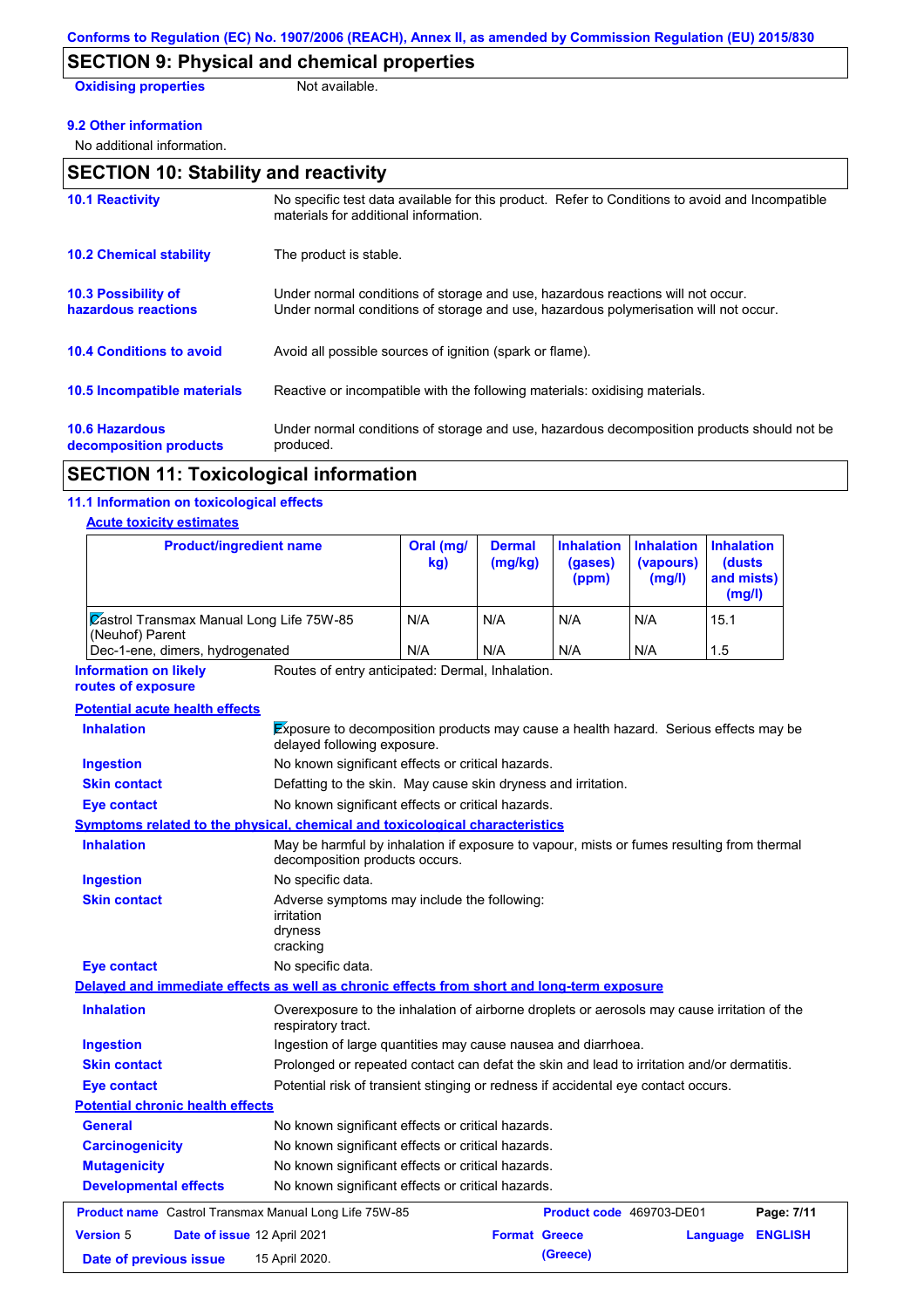## **SECTION 11: Toxicological information**

**Fertility effects** No known significant effects or critical hazards.

#### **SECTION 12: Ecological information**

#### **12.1 Toxicity**

**Environmental hazards** Not classified as dangerous

#### **12.2 Persistence and degradability**

Not expected to be rapidly degradable.

#### **12.3 Bioaccumulative potential**

This product is not expected to bioaccumulate through food chains in the environment.

| 12.4 Mobility in soil                                         |                                                                      |
|---------------------------------------------------------------|----------------------------------------------------------------------|
| <b>Soil/water partition</b><br>coefficient (K <sub>oc</sub> ) | Not available.                                                       |
| <b>Mobility</b>                                               | Spillages may penetrate the soil causing ground water contamination. |

#### **12.5 Results of PBT and vPvB assessment**

Product does not meet the criteria for PBT or vPvB according to Regulation (EC) No. 1907/2006, Annex XIII.

| 12.6 Other adverse effects          |                                                                                                                           |
|-------------------------------------|---------------------------------------------------------------------------------------------------------------------------|
| <b>Other ecological information</b> | Spills may form a film on water surfaces causing physical damage to organisms. Oxygen<br>transfer could also be impaired. |
|                                     |                                                                                                                           |

## **SECTION 13: Disposal considerations**

#### **13.1 Waste treatment methods**

**Product**

**Methods of disposal**

**Hazardous waste** Yes. Where possible, arrange for product to be recycled. Dispose of via an authorised person/ licensed waste disposal contractor in accordance with local regulations.

#### **European waste catalogue (EWC)**

| Waste code | <b>Waste designation</b>                |
|------------|-----------------------------------------|
| 13 02 08*  | other engine, gear and lubricating oils |

However, deviation from the intended use and/or the presence of any potential contaminants may require an alternative waste disposal code to be assigned by the end user.

#### **Packaging**

| <b>Methods of disposal</b> | Where possible, arrange for product to be recycled. Dispose of via an authorised person/<br>licensed waste disposal contractor in accordance with local regulations.                                                                    |
|----------------------------|-----------------------------------------------------------------------------------------------------------------------------------------------------------------------------------------------------------------------------------------|
| <b>Special precautions</b> | This material and its container must be disposed of in a safe way. Empty containers or liners<br>may retain some product residues. Avoid dispersal of spilt material and runoff and contact with<br>soil, waterways, drains and sewers. |
| <b>References</b>          | Commission 2014/955/EU<br>Directive 2008/98/EC                                                                                                                                                                                          |

### **SECTION 14: Transport information**

|                                            | <b>ADR/RID</b>                                               | <b>ADN</b>           | <b>IMDG</b>              | <b>IATA</b>                |
|--------------------------------------------|--------------------------------------------------------------|----------------------|--------------------------|----------------------------|
| 14.1 UN number                             | Not regulated.                                               | Not regulated.       | Not regulated.           | Not regulated.             |
| 14.2 UN proper<br>shipping name            |                                                              | ۳                    |                          |                            |
| <b>14.3 Transport</b><br>hazard class(es)  |                                                              | -                    |                          |                            |
| 14.4 Packing<br>group                      |                                                              |                      |                          |                            |
|                                            | <b>Product name</b> Castrol Transmax Manual Long Life 75W-85 |                      | Product code 469703-DE01 | Page: 8/11                 |
| <b>Version 5</b><br>Date of previous issue | Date of issue 12 April 2021<br>15 April 2020.                | <b>Format Greece</b> | (Greece)                 | <b>ENGLISH</b><br>Language |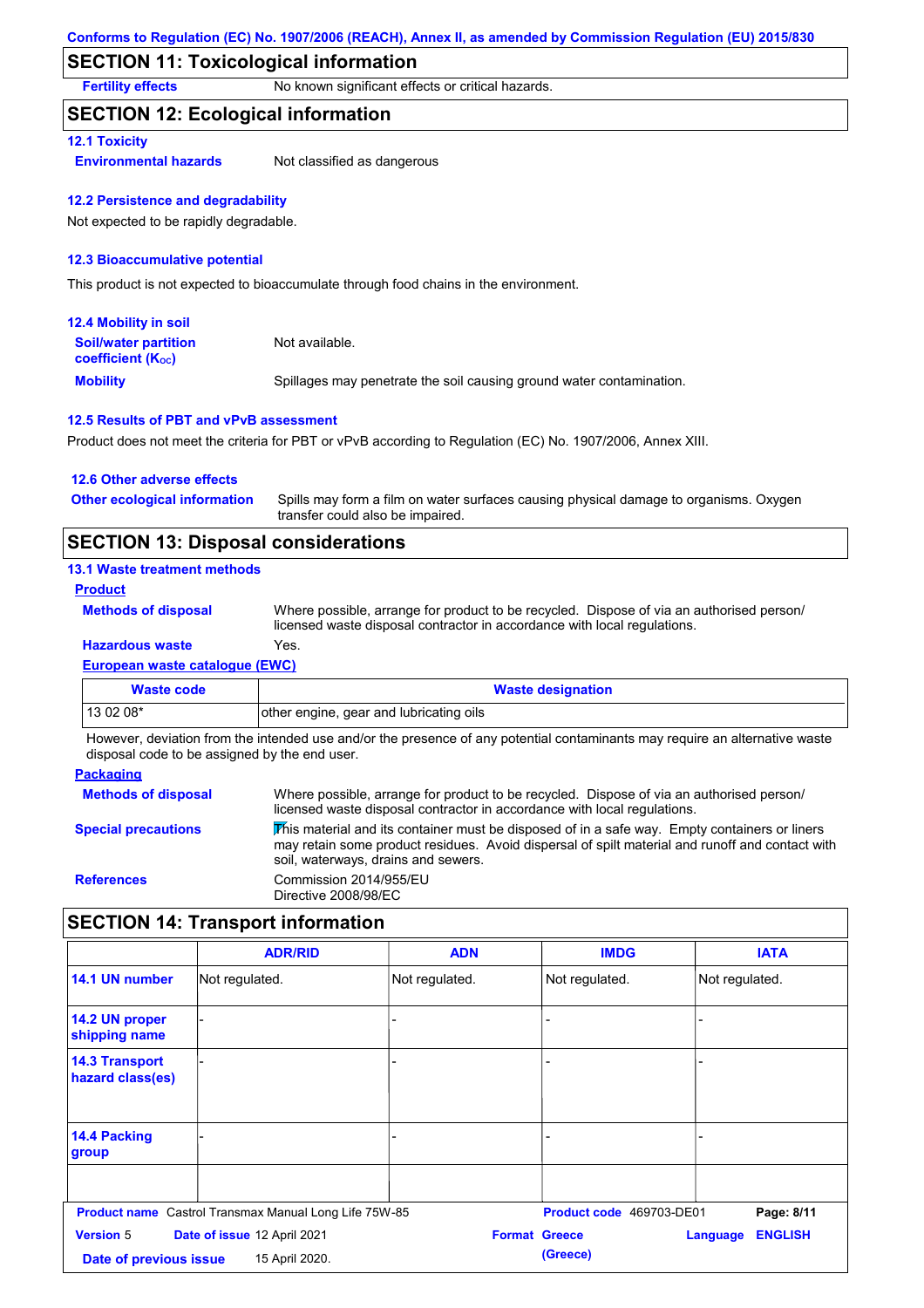#### **Conforms to Regulation (EC) No. 1907/2006 (REACH), Annex II, as amended by Commission Regulation (EU) 2015/830**

## **SECTION 14: Transport information**

| 14.5<br><b>Environmental</b><br>hazards | INO. | IN <sub>O</sub> | IN <sub>o</sub> | INo. |
|-----------------------------------------|------|-----------------|-----------------|------|
| <b>Additional</b><br>information        |      | -               |                 |      |

**14.6 Special precautions for user** Not available.

#### **14.7 Transport in bulk according to IMO instruments** Not available.

### **SECTION 15: Regulatory information**

**Other regulations REACH Status** The company, as identified in Section 1, sells this product in the EU in compliance with the current requirements of REACH. **15.1 Safety, health and environmental regulations/legislation specific for the substance or mixture EU Regulation (EC) No. 1907/2006 (REACH) Annex XIV - List of substances subject to authorisation Substances of very high concern** None of the components are listed. All components are listed or exempted. All components are listed or exempted. All components are listed or exempted. At least one component is not listed. All components are active or exempted. All components are listed or exempted. All components are listed or exempted. **United States inventory (TSCA 8b) Australia inventory (AICS) Canada inventory China inventory (IECSC) Japan inventory (ENCS) Korea inventory (KECI) Philippines inventory (PICCS) Taiwan Chemical Substances Inventory (TCSI)** All components are listed or exempted. **Ozone depleting substances (1005/2009/EU)** Not listed. **Prior Informed Consent (PIC) (649/2012/EU)** Not listed. None of the components are listed. **Annex XIV EU - Water framework directive - Priority substances** None of the components are listed. **EU Regulation (EC) No. 1907/2006 (REACH) Annex XVII - Restrictions on the manufacture, placing on the market and use of certain dangerous substances, mixtures and articles** Not applicable.

#### **Seveso Directive**

This product is not controlled under the Seveso Directive.

| <b>15.2 Chemical safety</b> | A Chemical Safety Assessment has been carried out for one or more of the substances within  |
|-----------------------------|---------------------------------------------------------------------------------------------|
| assessment                  | this mixture. A Chemical Safety Assessment has not been carried out for the mixture itself. |

| <b>Product name</b> Castrol Transmax Manual Long Life 75W-85 |  |                             | <b>Product code</b> 469703-DE01 | Page: 9/11           |                         |  |
|--------------------------------------------------------------|--|-----------------------------|---------------------------------|----------------------|-------------------------|--|
| <b>Version 5</b>                                             |  | Date of issue 12 April 2021 |                                 | <b>Format Greece</b> | <b>Language ENGLISH</b> |  |
| Date of previous issue                                       |  | 15 April 2020.              |                                 | (Greece)             |                         |  |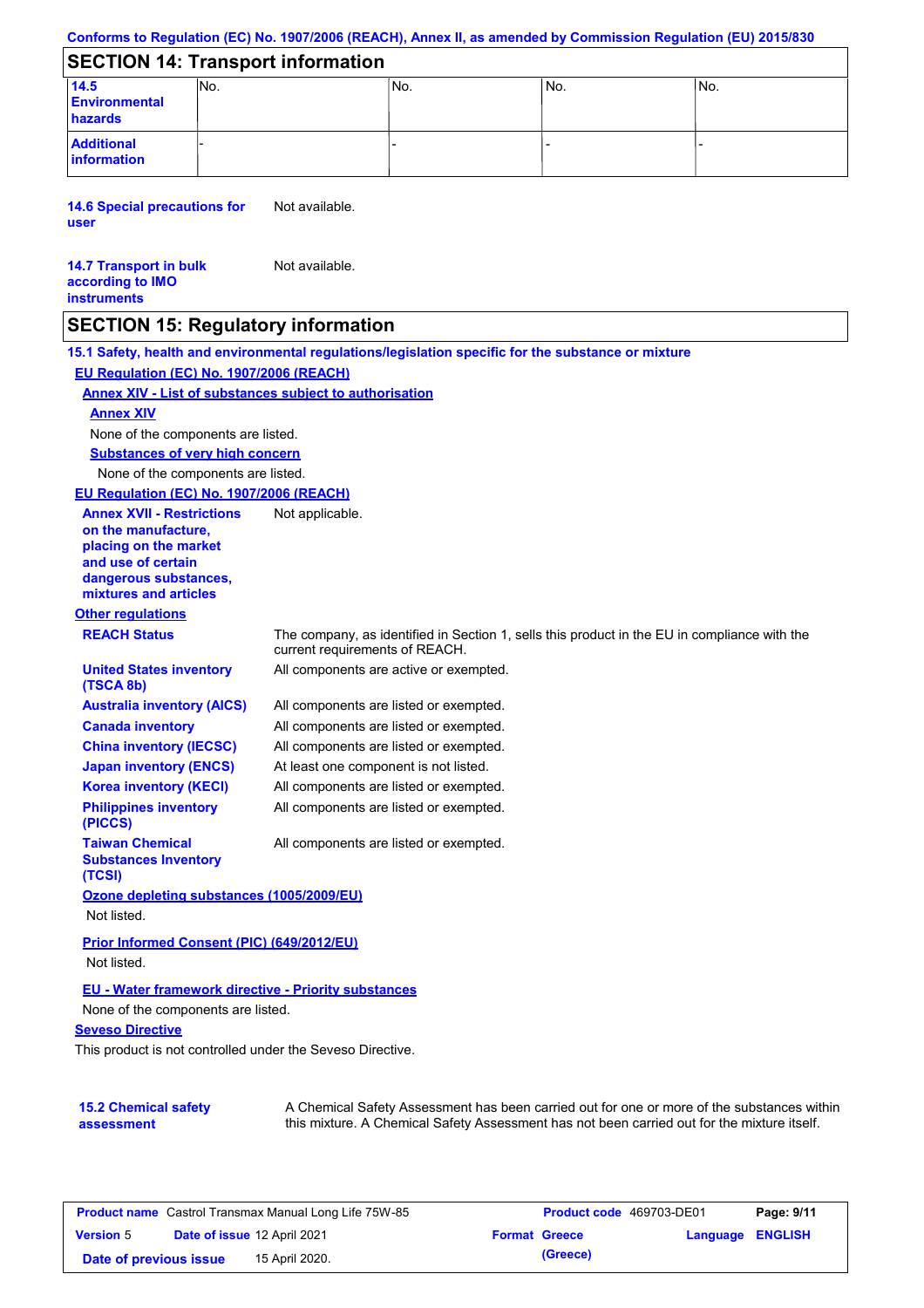## **SECTION 16: Other information**

| <b>Abbreviations and acronyms</b> | ADN = European Provisions concerning the International Carriage of Dangerous Goods by                                                                          |
|-----------------------------------|----------------------------------------------------------------------------------------------------------------------------------------------------------------|
|                                   | Inland Waterway<br>ADR = The European Agreement concerning the International Carriage of Dangerous Goods by                                                    |
|                                   | Road                                                                                                                                                           |
|                                   | ATE = Acute Toxicity Estimate                                                                                                                                  |
|                                   | BCF = Bioconcentration Factor                                                                                                                                  |
|                                   | CAS = Chemical Abstracts Service                                                                                                                               |
|                                   | CLP = Classification, Labelling and Packaging Regulation [Regulation (EC) No. 1272/2008]                                                                       |
|                                   | CSA = Chemical Safety Assessment                                                                                                                               |
|                                   | CSR = Chemical Safety Report                                                                                                                                   |
|                                   | DMEL = Derived Minimal Effect Level                                                                                                                            |
|                                   | DNEL = Derived No Effect Level                                                                                                                                 |
|                                   | EINECS = European Inventory of Existing Commercial chemical Substances                                                                                         |
|                                   | ES = Exposure Scenario                                                                                                                                         |
|                                   | EUH statement = CLP-specific Hazard statement                                                                                                                  |
|                                   | EWC = European Waste Catalogue                                                                                                                                 |
|                                   | GHS = Globally Harmonized System of Classification and Labelling of Chemicals                                                                                  |
|                                   | IATA = International Air Transport Association                                                                                                                 |
|                                   | IBC = Intermediate Bulk Container                                                                                                                              |
|                                   | IMDG = International Maritime Dangerous Goods                                                                                                                  |
|                                   | LogPow = logarithm of the octanol/water partition coefficient                                                                                                  |
|                                   | MARPOL = International Convention for the Prevention of Pollution From Ships, 1973 as                                                                          |
|                                   | modified by the Protocol of 1978. ("Marpol" = marine pollution)                                                                                                |
|                                   | OECD = Organisation for Economic Co-operation and Development                                                                                                  |
|                                   | PBT = Persistent, Bioaccumulative and Toxic                                                                                                                    |
|                                   | <b>PNEC = Predicted No Effect Concentration</b>                                                                                                                |
|                                   | REACH = Registration, Evaluation, Authorisation and Restriction of Chemicals Regulation                                                                        |
|                                   | [Regulation (EC) No. 1907/2006]                                                                                                                                |
|                                   | RID = The Regulations concerning the International Carriage of Dangerous Goods by Rail                                                                         |
|                                   | RRN = REACH Registration Number                                                                                                                                |
|                                   | SADT = Self-Accelerating Decomposition Temperature                                                                                                             |
|                                   | SVHC = Substances of Very High Concern                                                                                                                         |
|                                   | STOT-RE = Specific Target Organ Toxicity - Repeated Exposure                                                                                                   |
|                                   | STOT-SE = Specific Target Organ Toxicity - Single Exposure                                                                                                     |
|                                   | TWA = Time weighted average                                                                                                                                    |
|                                   | $UN = United Nations$                                                                                                                                          |
|                                   | UVCB = Complex hydrocarbon substance                                                                                                                           |
|                                   | VOC = Volatile Organic Compound                                                                                                                                |
|                                   | vPvB = Very Persistent and Very Bioaccumulative                                                                                                                |
|                                   | Varies = may contain one or more of the following $64741-88-4$ / RRN 01-2119488706-23,                                                                         |
|                                   | 64741-89-5 / RRN 01-2119487067-30, 64741-95-3 / RRN 01-2119487081-40, 64741-96-4/ RRN<br>01-2119483621-38, 64742-01-4 / RRN 01-2119488707-21, 64742-44-5 / RRN |
|                                   | 01-2119985177-24, 64742-45-6, 64742-52-5 / RRN 01-2119467170-45, 64742-53-6 / RRN                                                                              |
|                                   | 01-2119480375-34, 64742-54-7 / RRN 01-2119484627-25, 64742-55-8 / RRN                                                                                          |
|                                   | 01-2119487077-29, 64742-56-9 / RRN 01-2119480132-48, 64742-57-0 / RRN                                                                                          |
|                                   | 01-2119489287-22, 64742-58-1, 64742-62-7 / RRN 01-2119480472-38, 64742-63-8,                                                                                   |
|                                   | 64742-65-0 / RRN 01-2119471299-27, 64742-70-7 / RRN 01-2119487080-42, 72623-85-9 /                                                                             |
|                                   | RRN 01-2119555262-43, 72623-86-0 / RRN 01-2119474878-16, 72623-87-1 / RRN                                                                                      |
|                                   | 01-2119474889-13                                                                                                                                               |
|                                   |                                                                                                                                                                |

**Procedure used to derive the classification according to Regulation (EC) No. 1272/2008 [CLP/GHS]**

| <b>Classification</b>                                                           |                                    | <b>Justification</b>                                                        |
|---------------------------------------------------------------------------------|------------------------------------|-----------------------------------------------------------------------------|
| Not classified.                                                                 |                                    |                                                                             |
| <b>Full text of abbreviated H</b><br><b>statements</b>                          | H <sub>304</sub><br>H332           | May be fatal if swallowed and enters airways.<br>Harmful if inhaled.        |
| <b>Full text of classifications</b><br>[CLP/GHS]                                | <b>Acute Tox. 4</b><br>Asp. Tox. 1 | <b>ACUTE TOXICITY - Category 4</b><br><b>ASPIRATION HAZARD - Category 1</b> |
| <b>History</b>                                                                  |                                    |                                                                             |
| Date of issue/Date of<br>revision                                               | 12/04/2021.                        |                                                                             |
| Date of previous issue                                                          | 15/04/2020.                        |                                                                             |
| <b>Prepared by</b>                                                              | <b>Product Stewardship</b>         |                                                                             |
| $\nabla$ Indicates information that has changed from previously issued version. |                                    |                                                                             |

**Notice to reader**

| <b>Product name</b> Castrol Transmax Manual Long Life 75W-85 |  |                             | Product code 469703-DE01 |                      | Page: 10/11             |  |
|--------------------------------------------------------------|--|-----------------------------|--------------------------|----------------------|-------------------------|--|
| <b>Version 5</b>                                             |  | Date of issue 12 April 2021 |                          | <b>Format Greece</b> | <b>Language ENGLISH</b> |  |
| Date of previous issue                                       |  | 15 April 2020.              |                          | (Greece)             |                         |  |